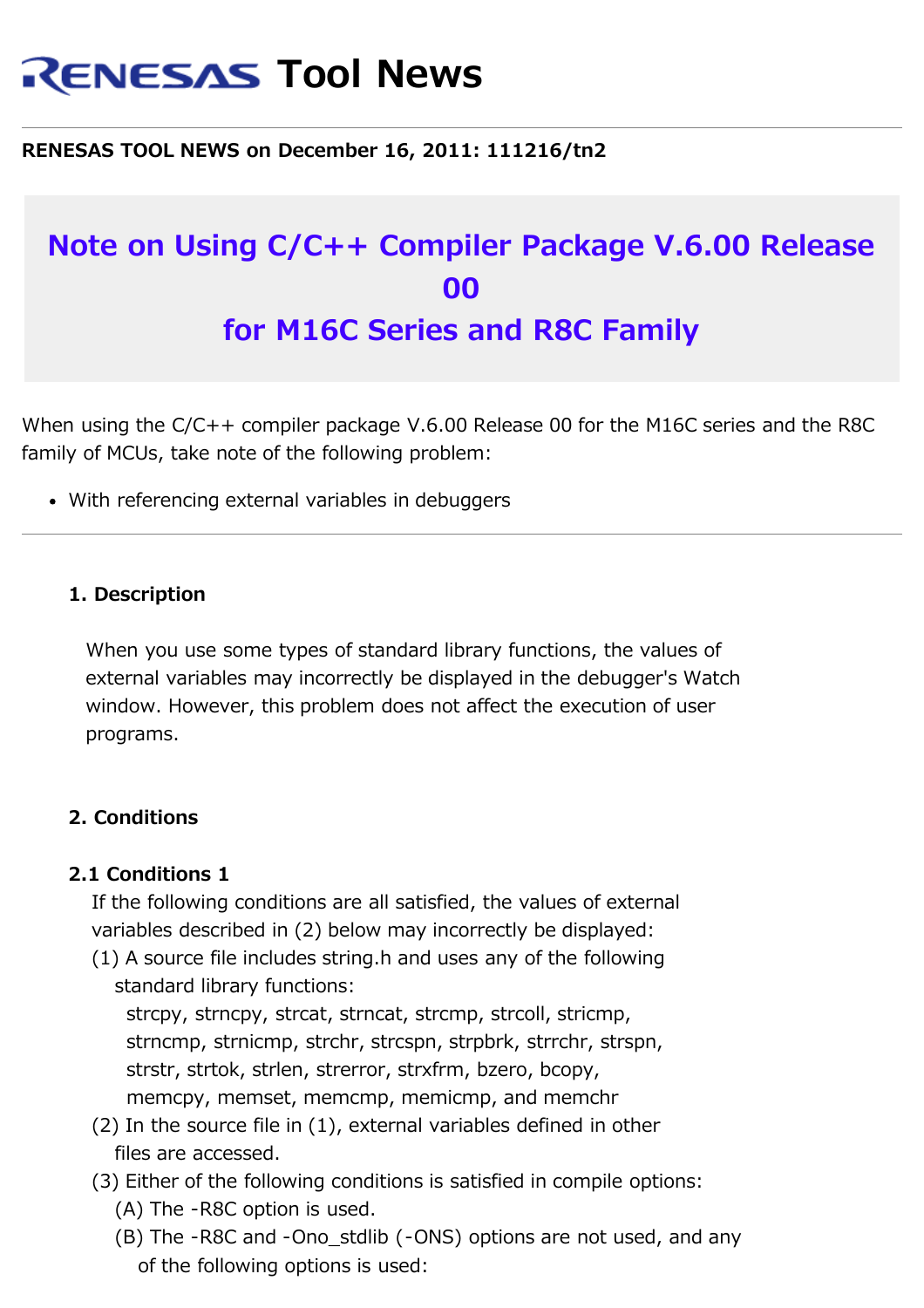```
 -O1 through -05, -OR, -OS, -OR_MAX(-ORM), -OS_MAX(-OSM)
```
Example where -R8C used as compile option (Condition (3)(A)):

```
 -----------------------------------------------------------------
  #include <string.h>
char p[3];
 int gi1;
 extern int gi2;
 extern int gi3;
 void func(void)
 \{memset(p, 1, 1); // Condition (1)
  qi1=1; gi2=2; // Condition (2)
   gi3=3; // Condition (2)
 }
            -----------------------------------------------------------------
```
 In the above example, the values of external variables gi2 and gi3 may not correctly be displayed.

### **2.2 Conditions 2**

 If the following conditions are all satisfied, the values of external variables described in (2) below may incorrectly be displayed:

 (1) A source file includes math.h or mathf.h and uses any of the following standard

library functions:

 acos, asin, atan, atan2, ceil, cos, cosh, exp, fabs, floor, fmod, frexp, ldexp, log, log10, modf, pow, sin, sinh, sqrt, tan, and tanh

 Or, a source file includes stdlib.h and uses any of the following standard library functions:

atof and strtod

- (2) In the source file in (1), external variables defined in other files are accessed.
- (3) Any of the following compile options is used: -fdouble\_32(-fD32), -OR\_MAX(-ORM), -OS\_MAX(-OSM)

Example where -fdouble 32 used as compile option (Condition (3)):

-----------------------------------------------------------------

 #include <math.h> double d; extern long gl1; extern long gl2;